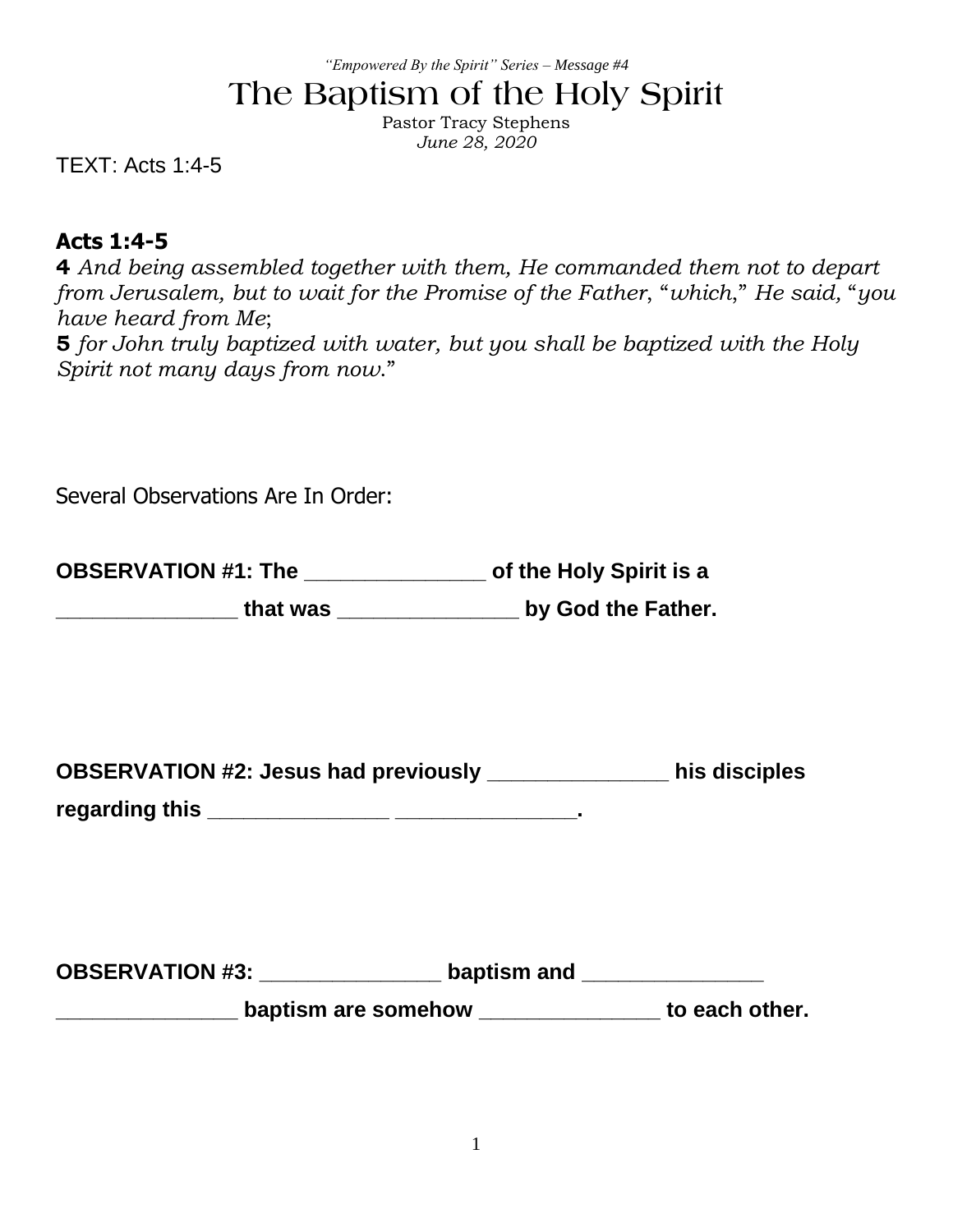**OBSERVATION #4: The baptism of the Holy Spirit was, and is, absolutely** 

**\_\_\_\_\_\_\_\_\_\_\_\_\_\_\_ for \_\_\_\_\_\_\_\_\_\_\_\_\_\_\_ Christian \_\_\_\_\_\_\_\_\_\_\_\_\_\_\_.**

#### **John 1:32-34**

**32** *And John bore witness, saying*, "*I saw the Spirit descending from heaven like a dove, and He remained upon Him*.

**33** *I did not know Him, but He who sent me to baptize with water said to me*, '*Upon whom you see the Spirit descending, and remaining on Him, this is He who baptizes with the Holy Spirit*.'

**34** *And I have seen and testified that this is the Son of God*."

#### **Luke 3:21-22**

*pleased*."

**21** *When all the people were baptized, it came to pass that Jesus also was baptized; and while He prayed, the heaven was opened.* **22** *And the Holy Spirit descended in bodily form like a dove upon Him, and a voice came from heaven which said*, "*You are My beloved Son; in You I am well* 

**MAIN POINT: The baptism of the Holy Spirit is that \_\_\_\_\_\_\_\_\_\_\_\_\_\_\_ when God** 

**\_\_\_\_\_\_\_\_\_\_\_\_\_\_\_, and \_\_\_\_\_\_\_\_\_\_\_\_\_\_\_ \_\_\_\_\_\_\_\_\_\_\_\_\_\_\_ a believer, for \_\_\_\_\_\_\_\_\_\_\_\_\_\_\_ to God.** 

## **1 Corinthians 12:13**

**13** *For by one Spirit we were all baptized into one body— whether Jews or Greeks, whether slaves or free—and have all been made to drink into one Spirit*.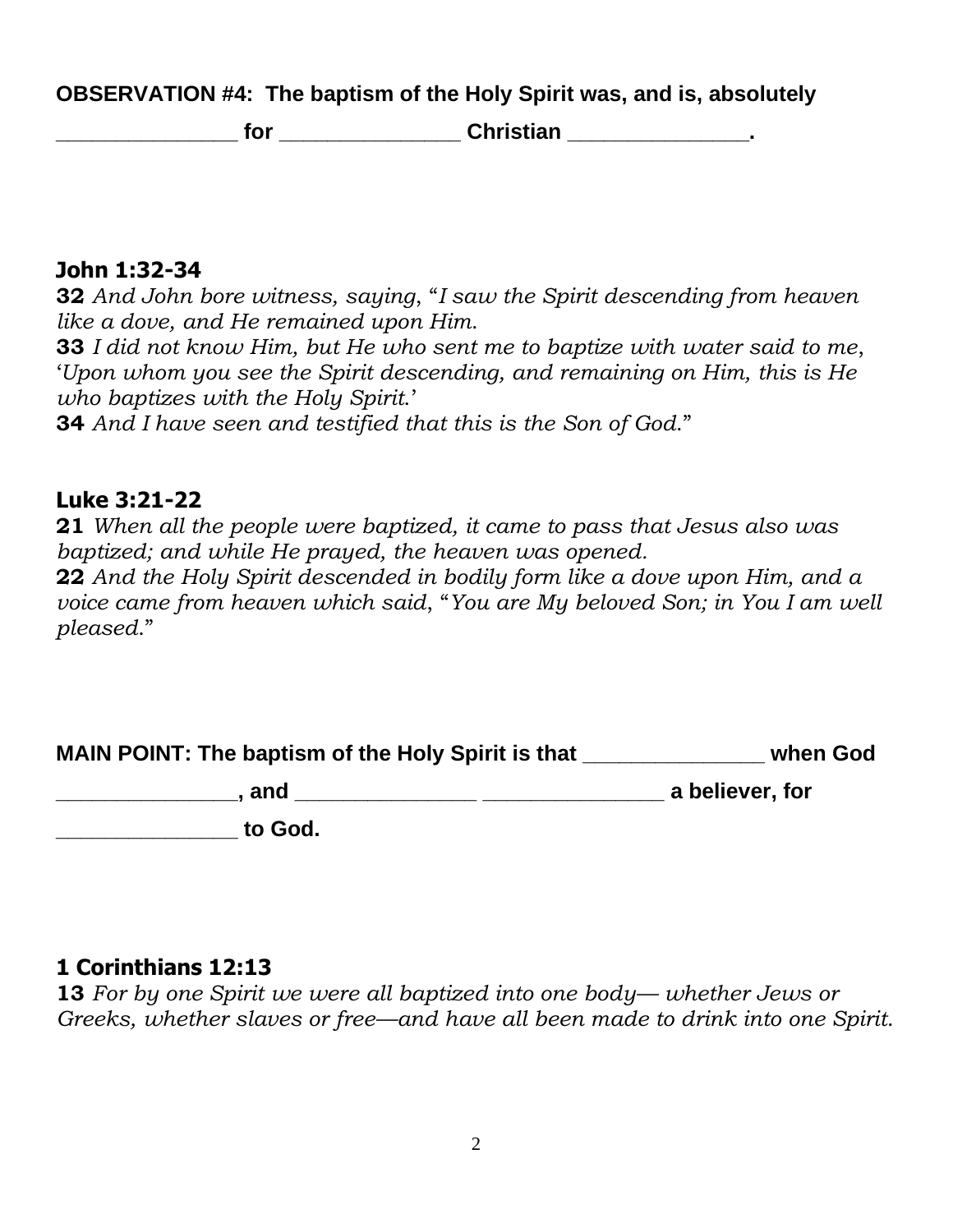#### **LETTER A: The baptism of the Holy Spirit, takes place at some moment**

**\_\_\_\_\_\_\_\_\_\_\_\_\_\_\_ a person is \_\_\_\_\_\_\_\_\_\_\_\_\_\_\_ a believer.**

In our Wesleyan holiness tradition in the Church of God, this baptism is known by any number of phrases or names. In many of our hymns, it is called *full salvation*.

It is also known as a *second work of grace*, a *work of holiness*, a *second blessing*, the *infilling of the Holy Spirit*, *being filled with the Spirit*, or sometimes we call it *entire sanctification*. All of those terms are synonymous with being baptized by the Holy Spirit.

| <b>LETTER B: Sanctification</b> | the desires I have, so that I |    |
|---------------------------------|-------------------------------|----|
| for God, much more than I       |                               | tΟ |
|                                 |                               |    |

## **Romans 7:18-20**

**18** *For I know that in me* (*that is, in my flesh*) *nothing good dwells; for to will is present with me, but how to perform what is good I do not find*.

**19** *For the good that I will to do, I do not do; but the evil I will not to do, that I practice*.

**20** *Now if I do what I will not to do, it is no longer I who do it, but sin that dwells in me.*

## **Romans 8:1-2**

**1** *There is therefore now no condemnation to those who are in Christ Jesus, who do not walk according to the flesh, but according to the Spirit*. **2** *For the law of the Spirit of life in Christ Jesus has made me free from the law of sin and death*.